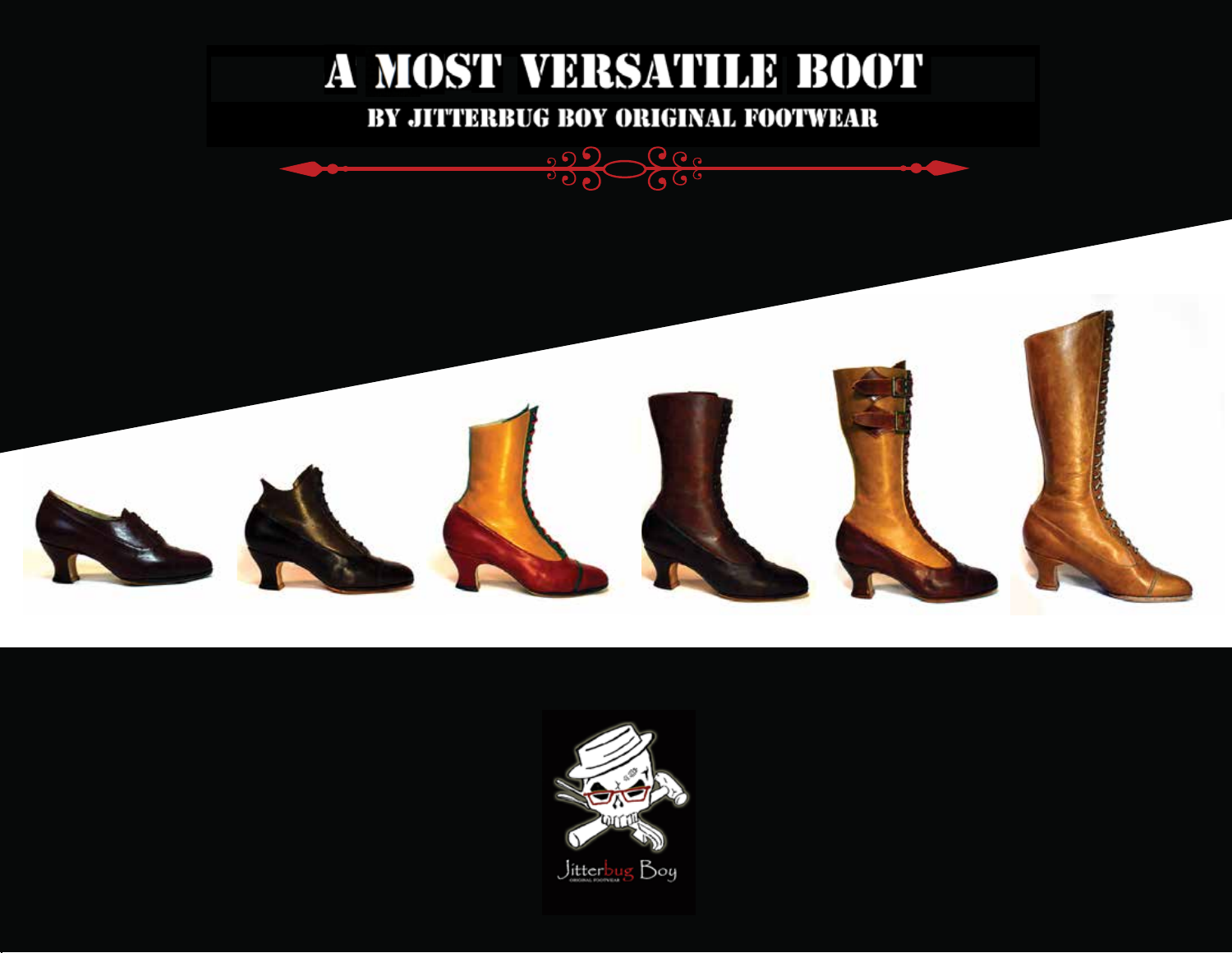### BY JITTERBUG BOY ORIGINAL FOOTWEAR

 $\Omega_{\Omega}$   $\sim$   $\Omega_{\Omega_{\Omega}}$ 

 $\sqrt{66}$ 





At Jitterbug Boy, we have spent the past few months engineering an affordable, factory-made period boot that conforms with the historical aesthetic while comfortably fitting the modern foot.

High quality enough to be used for principals, affordable enough for background and danceable for theatre, these boots are designed to be versatile, durable and adaptable.

And best of all, they are of the standard and styling you have come to associate with Jitterbug Boy.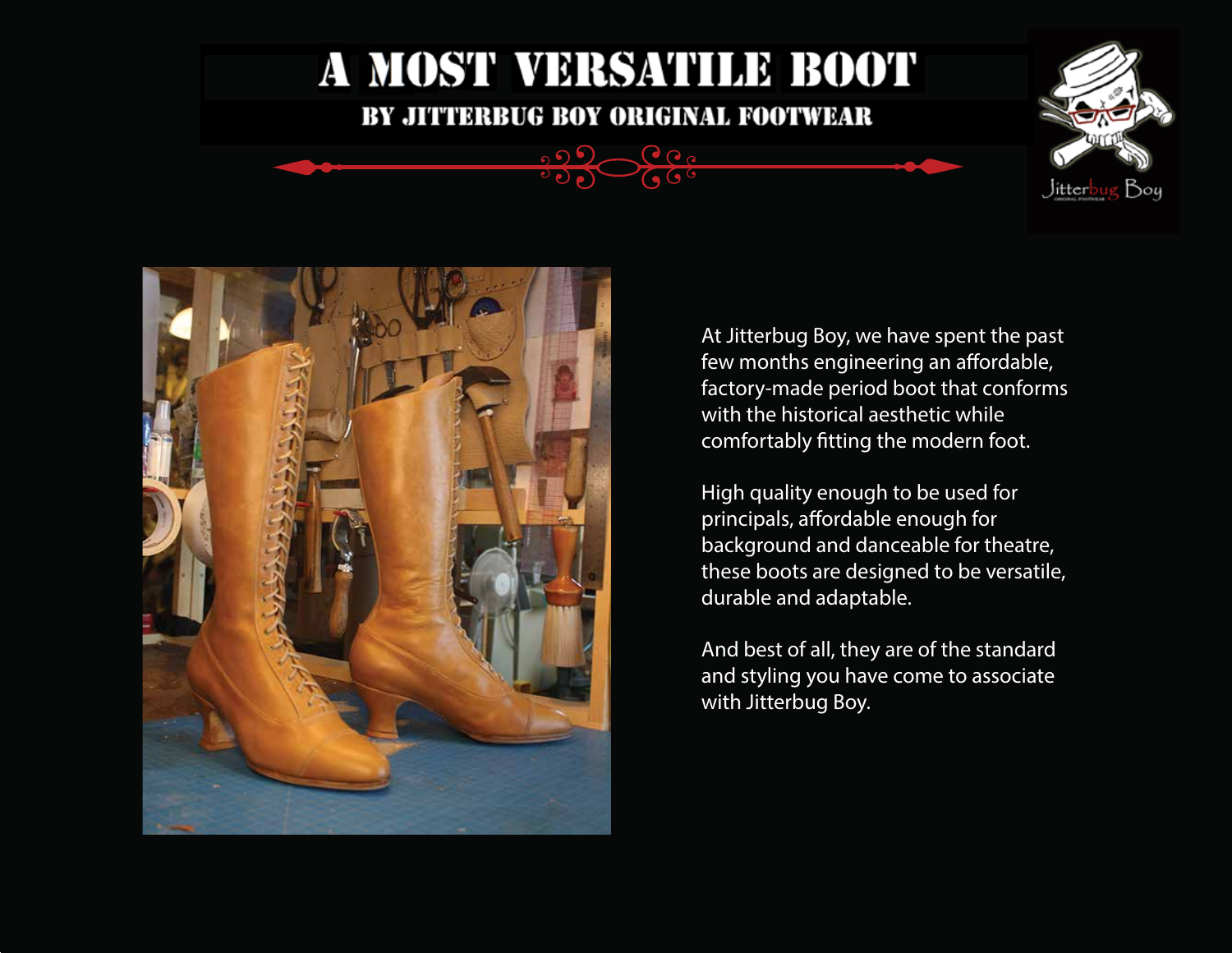

 $\Omega_{\Omega_{\Omega}}$ 

 $\Omega$ 





A period boot designed for a comtemporary foot, these new boots are easily adjusted by in-house costume departments for a customized look or fit. Alternately, to simplify the process, modifications could also be executed at the Jitterbug Boy workshop for an additional cost.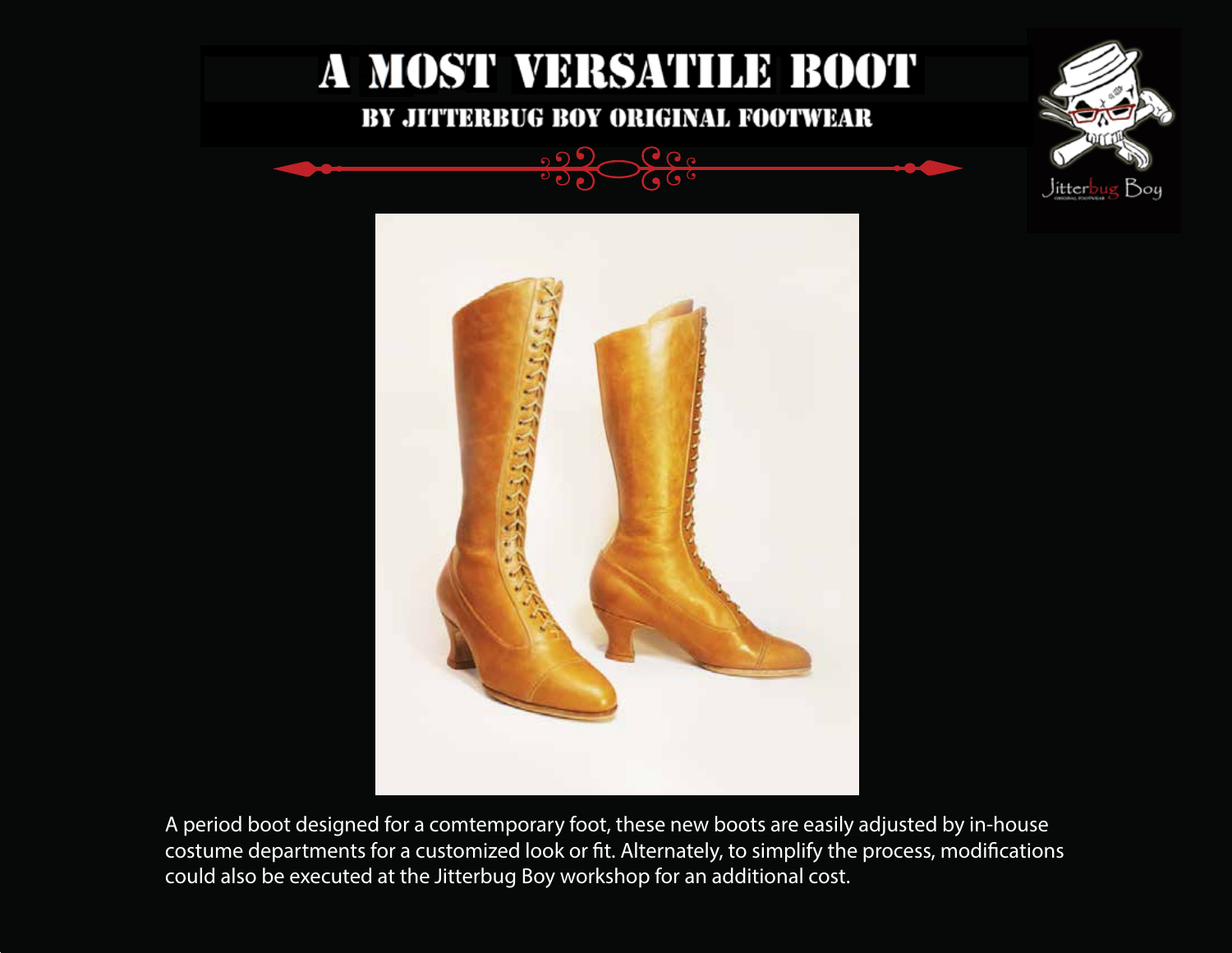



One boot that offers infinite looks, these boots can be easily cut and reshaped in minutes, dyed or painted a different colour, overlayed with fabric, adorned with buckles and adjusted to suit a wide variety of leg shapes.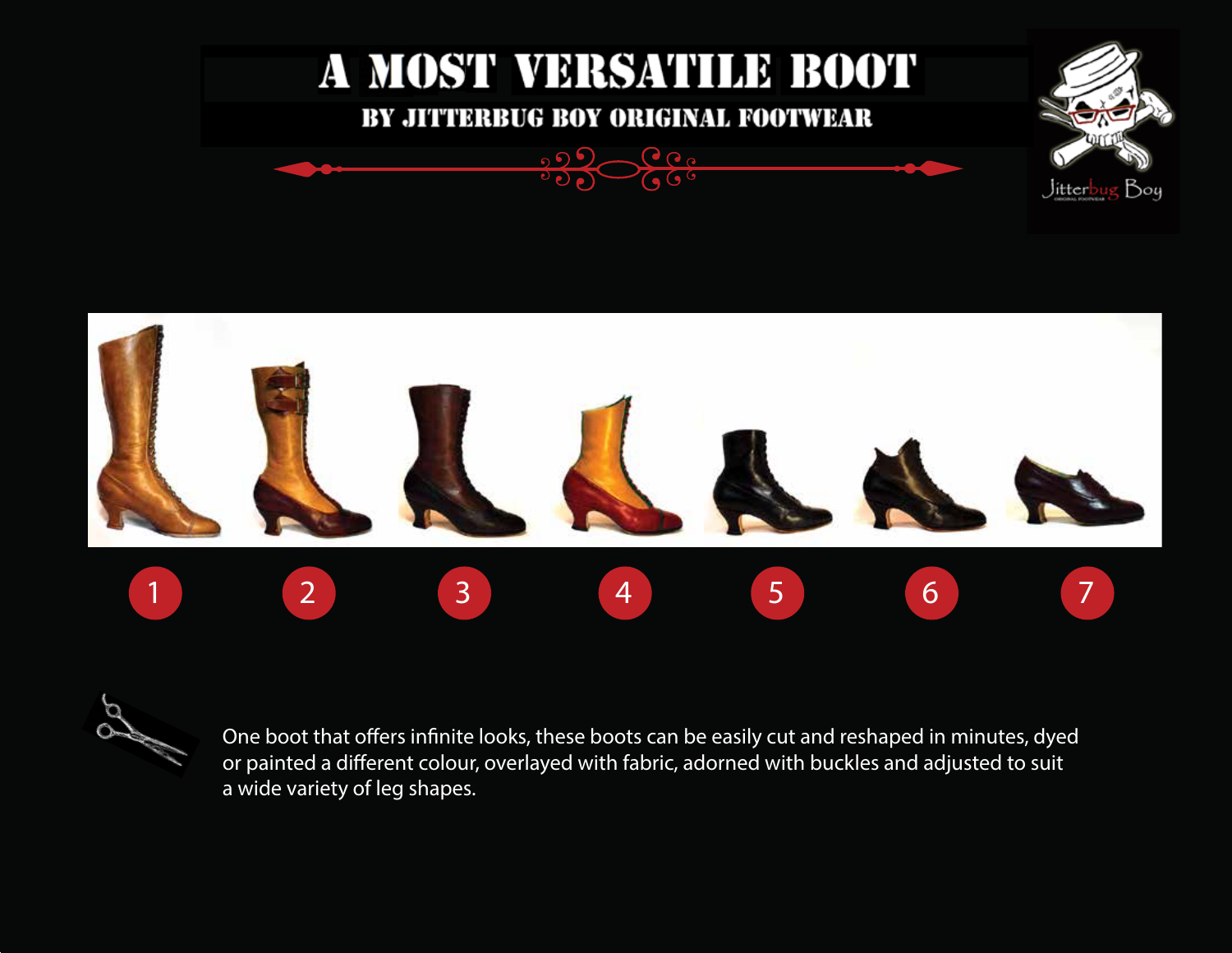### BY JITTERBUG BOY ORIGINAL FOOTWEAR

 $\bigcirc$   $\bigcirc$   $\circ$  $\sqrt{6}$ 

 $0.05$ 





Custom-designed cushioned sports insole with gel pads. Insole can easily be replaced with custom orthotic.

Stable heel.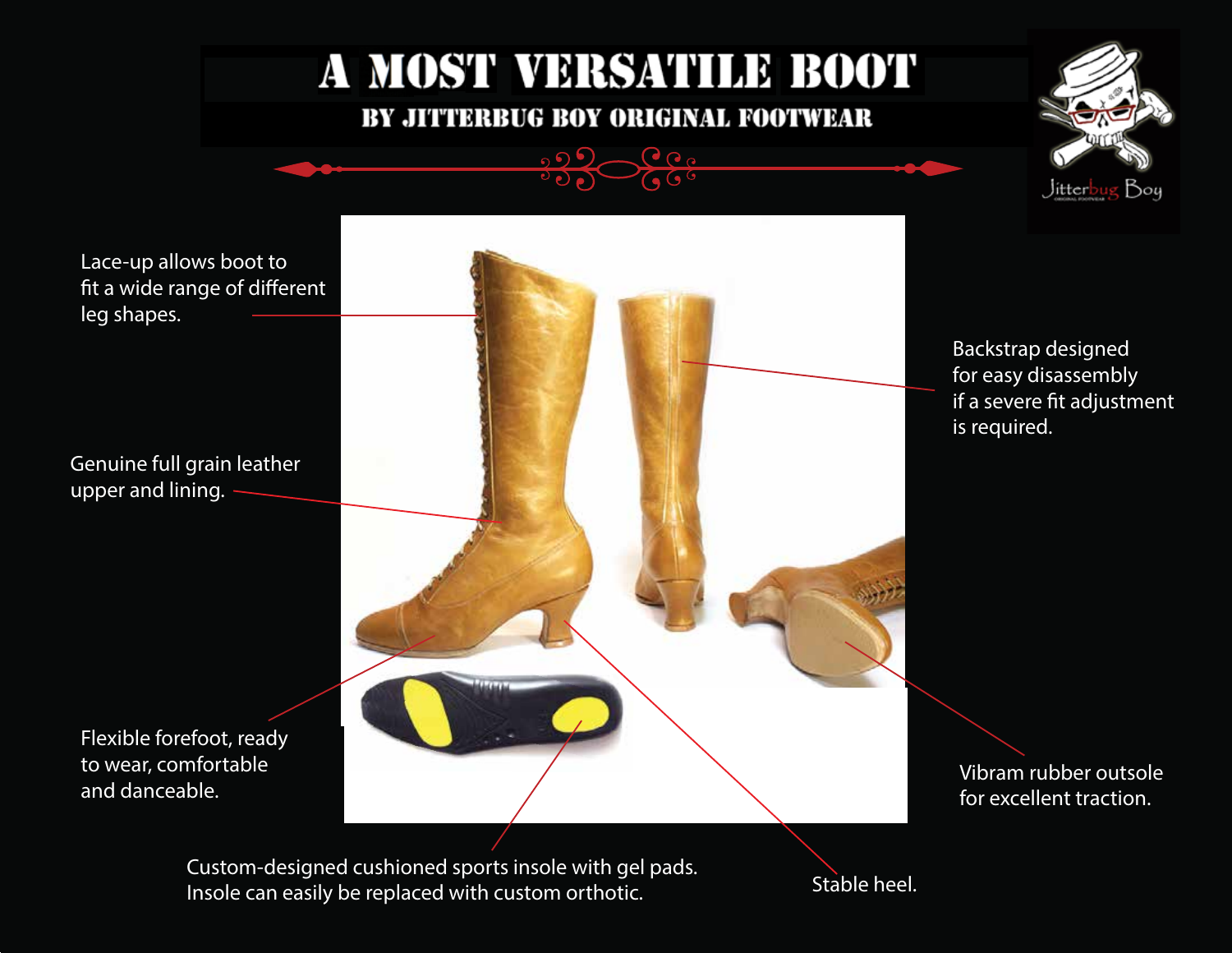





Uniquely engineered by Jeff Churchill specifically for this project, the lasts combine comfort and fit to offer a period silhouette with a contemporary fit for a wide range of foot shapes. Offered in sizes 34-42.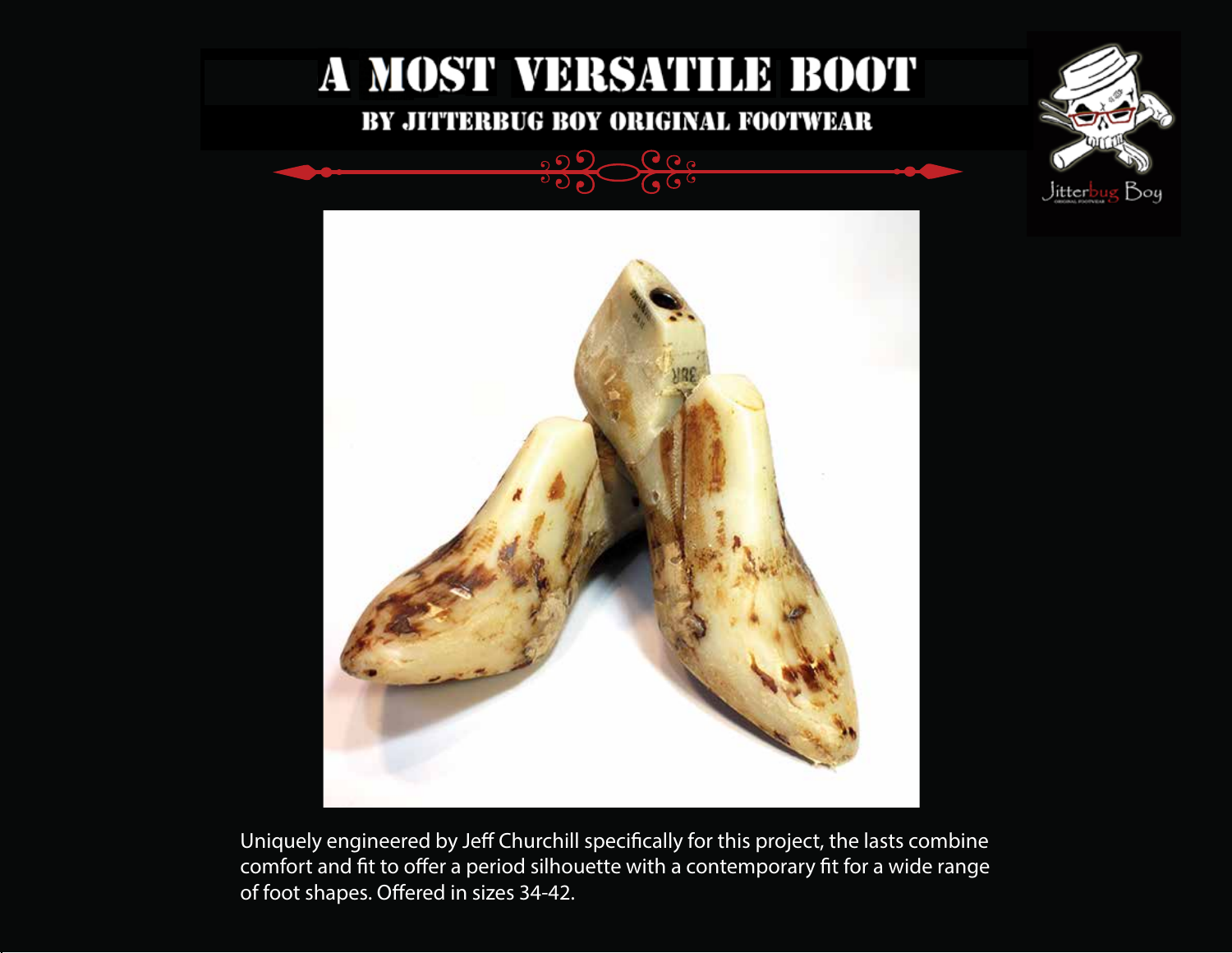### BY JITTERBUG BOY ORIGINAL FOOTWEAR







Extensive fit tests and research were conducted to achieve a fit that accomodates a wide range of leg shapes.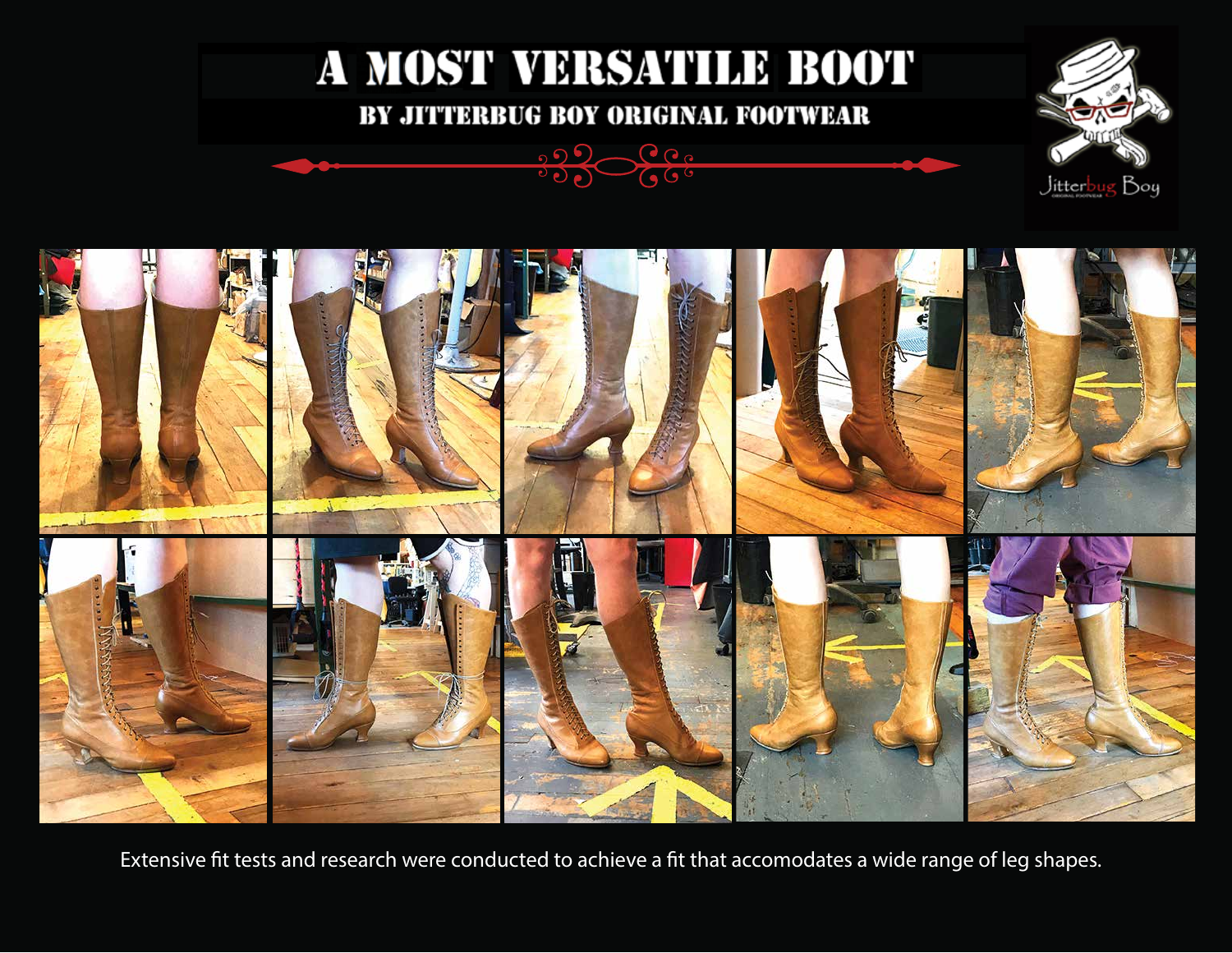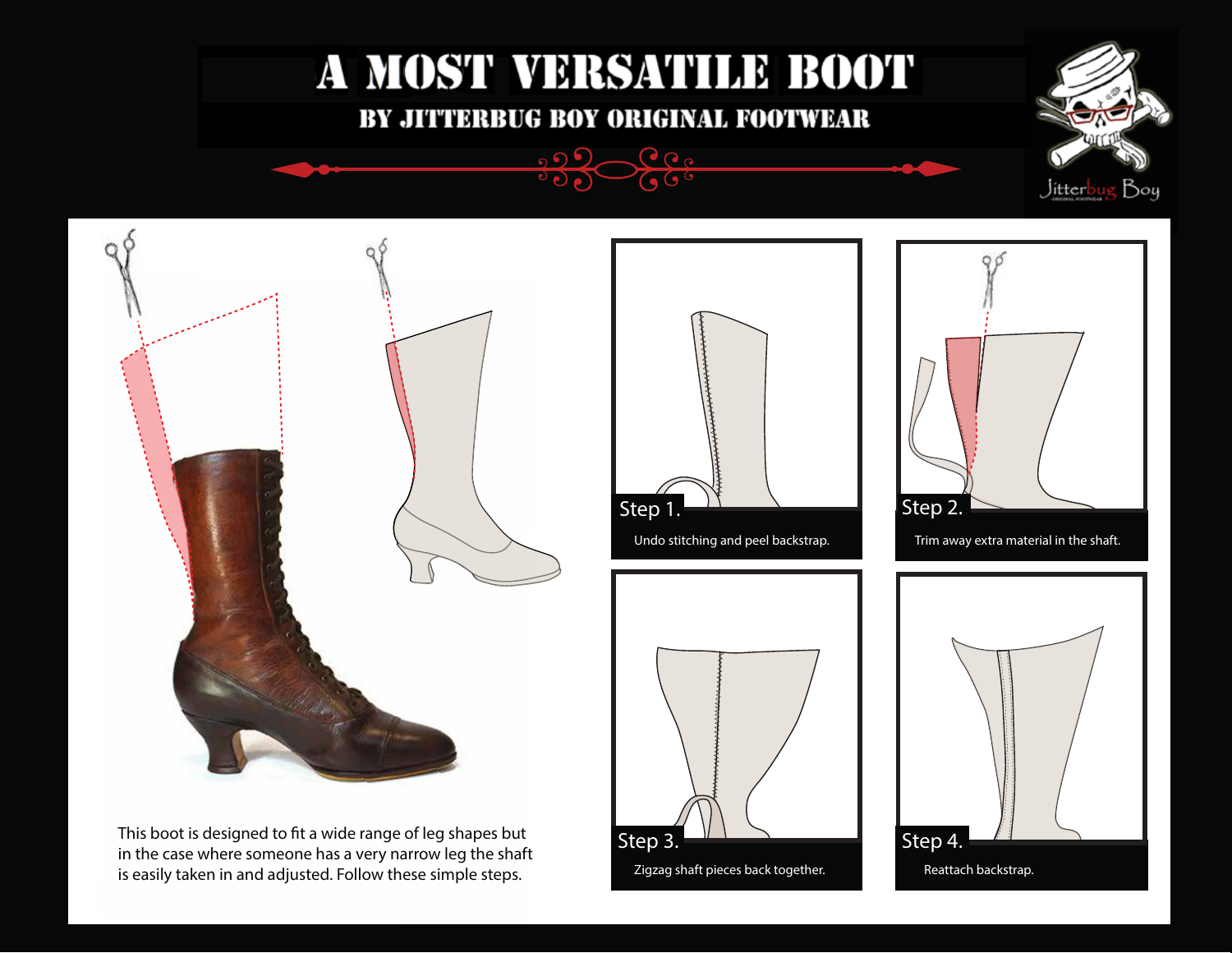

 $\sqrt{60}$  $700$ 



### Low Calf Lace-up with Buckles

 $0.05$ 



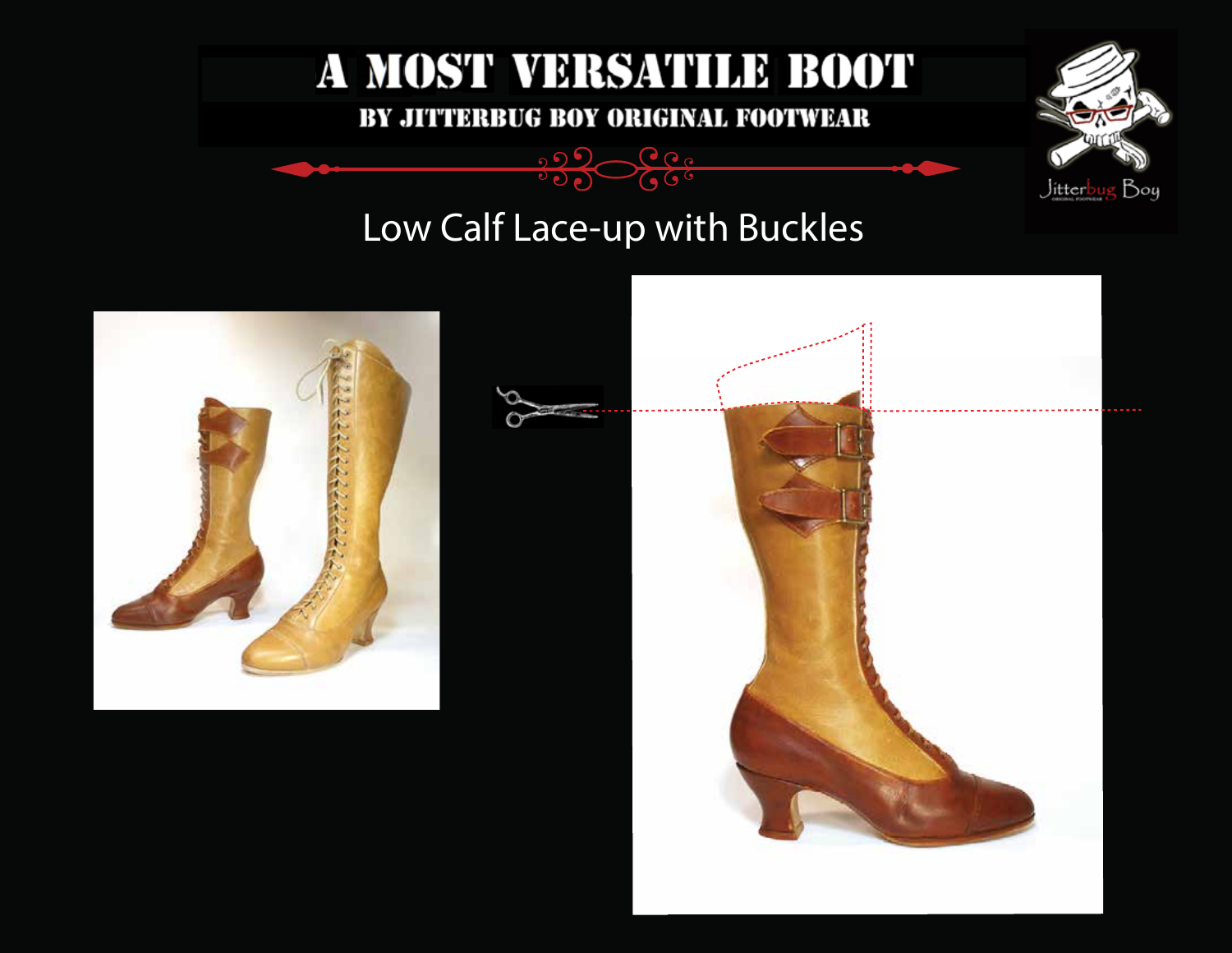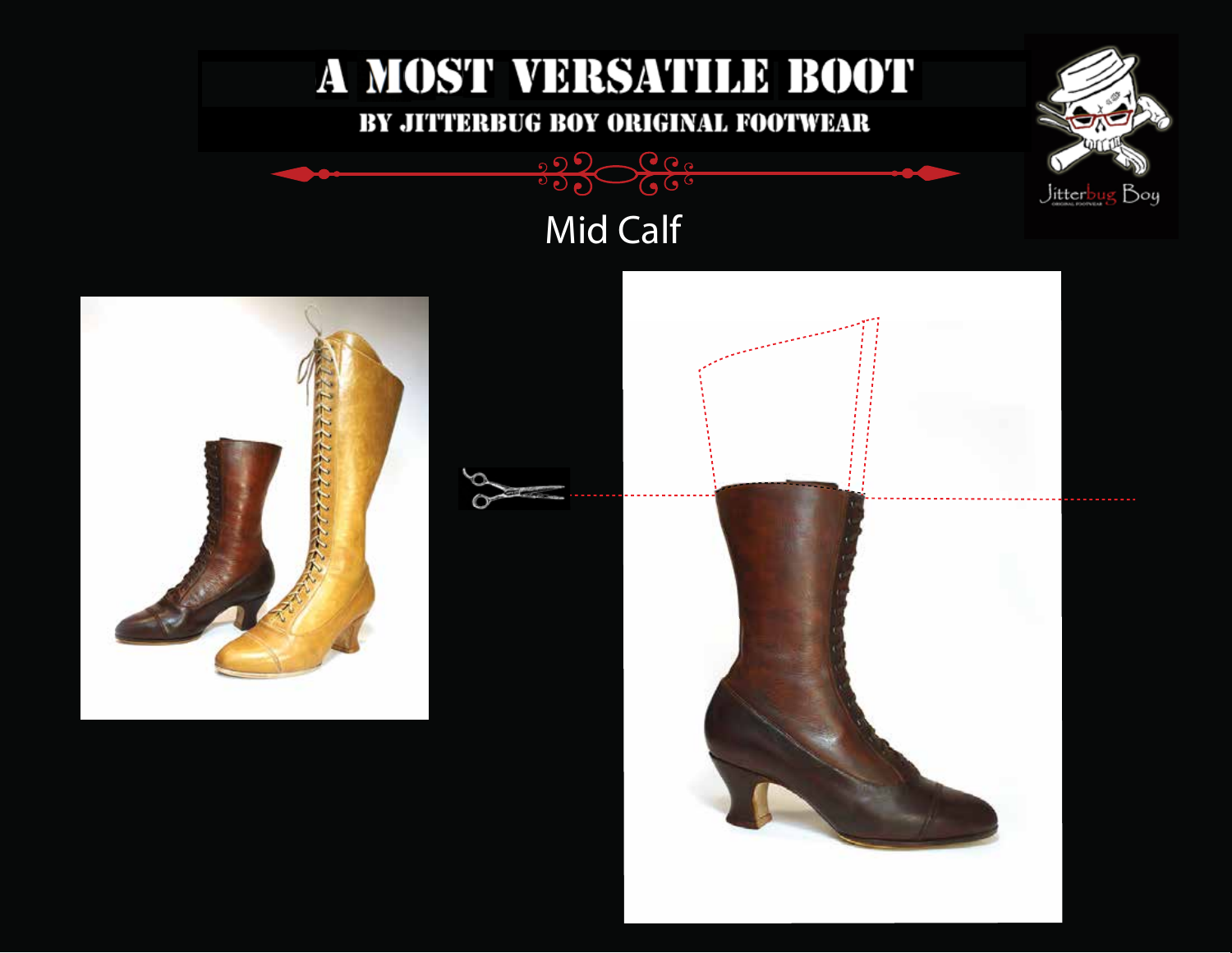



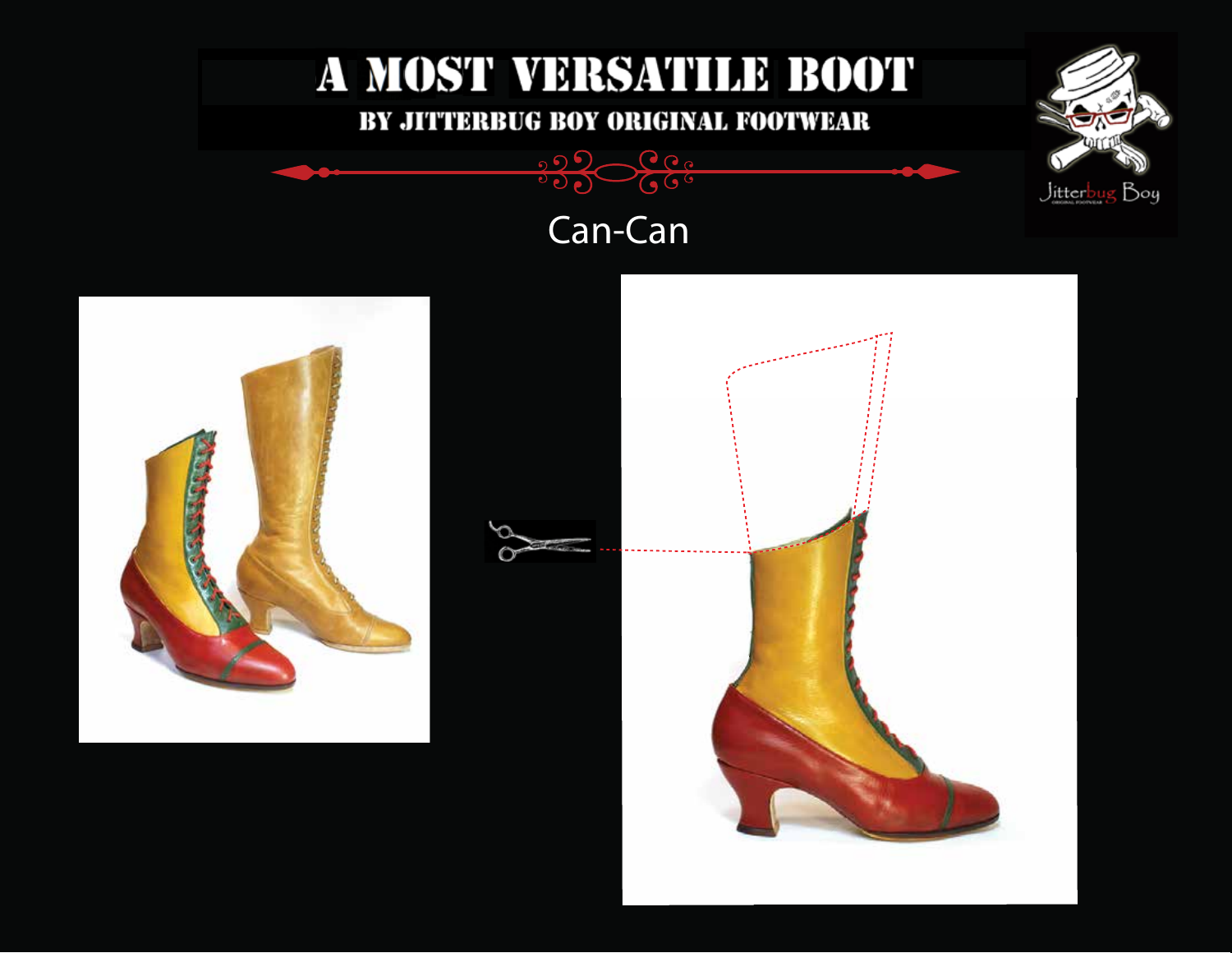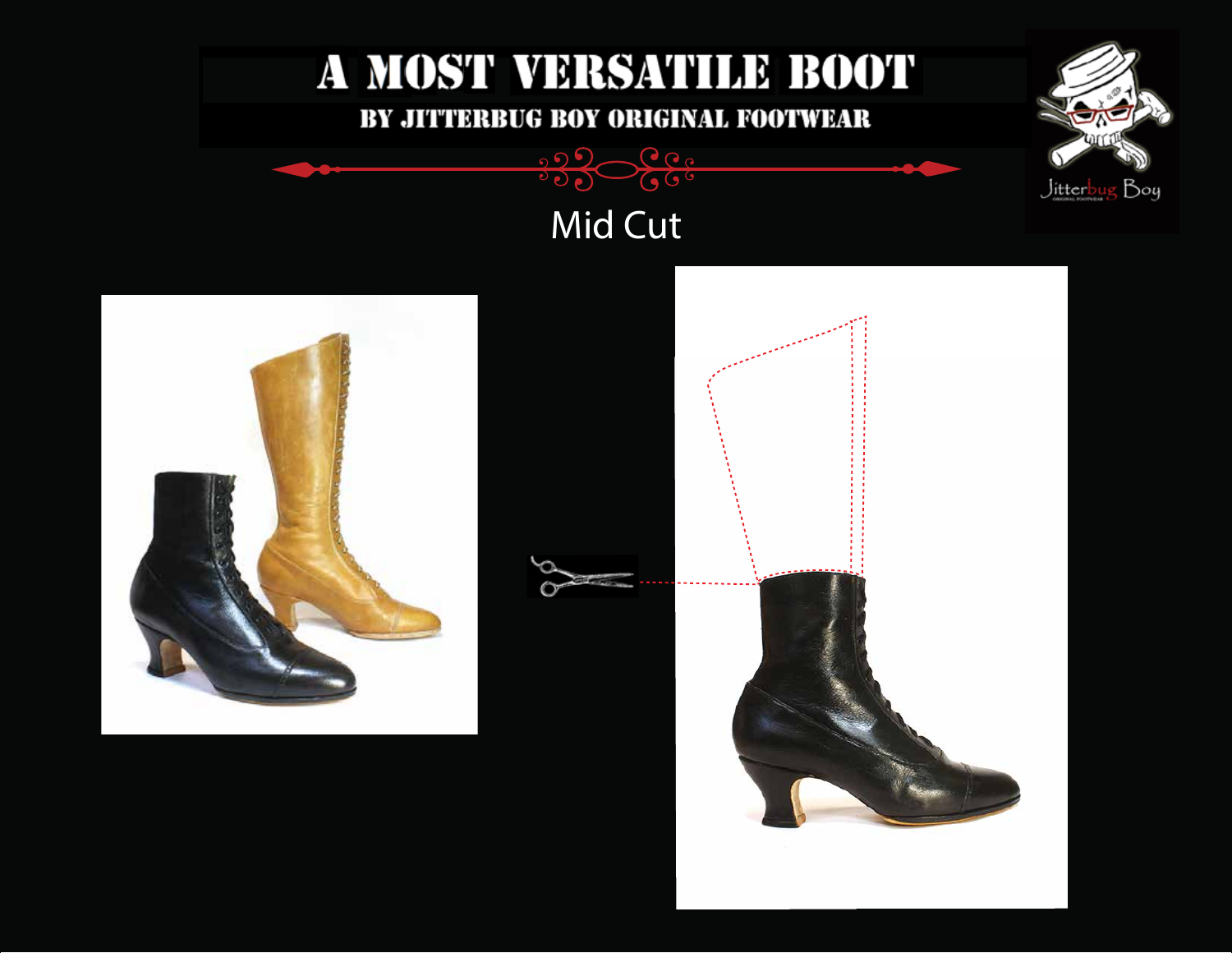



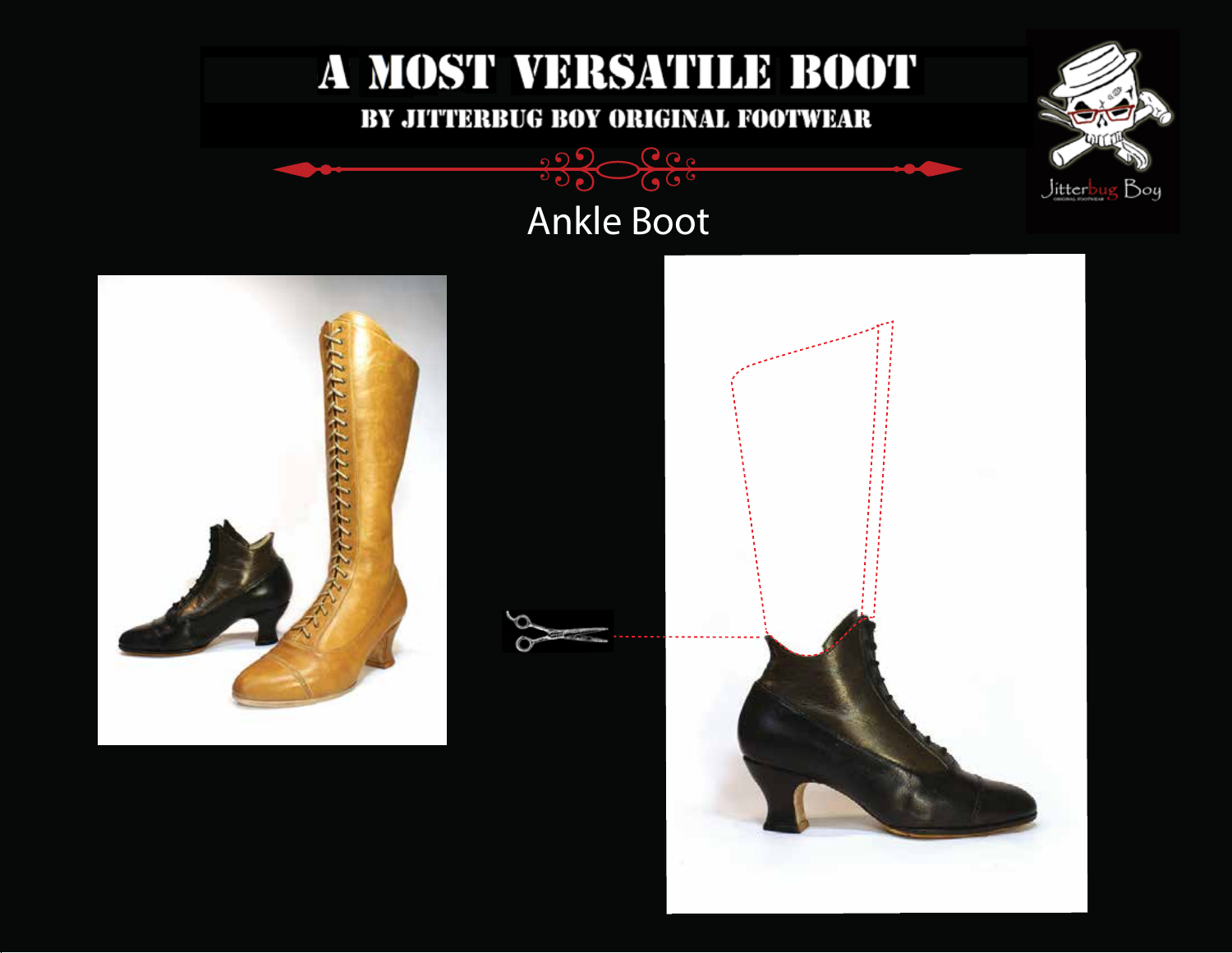